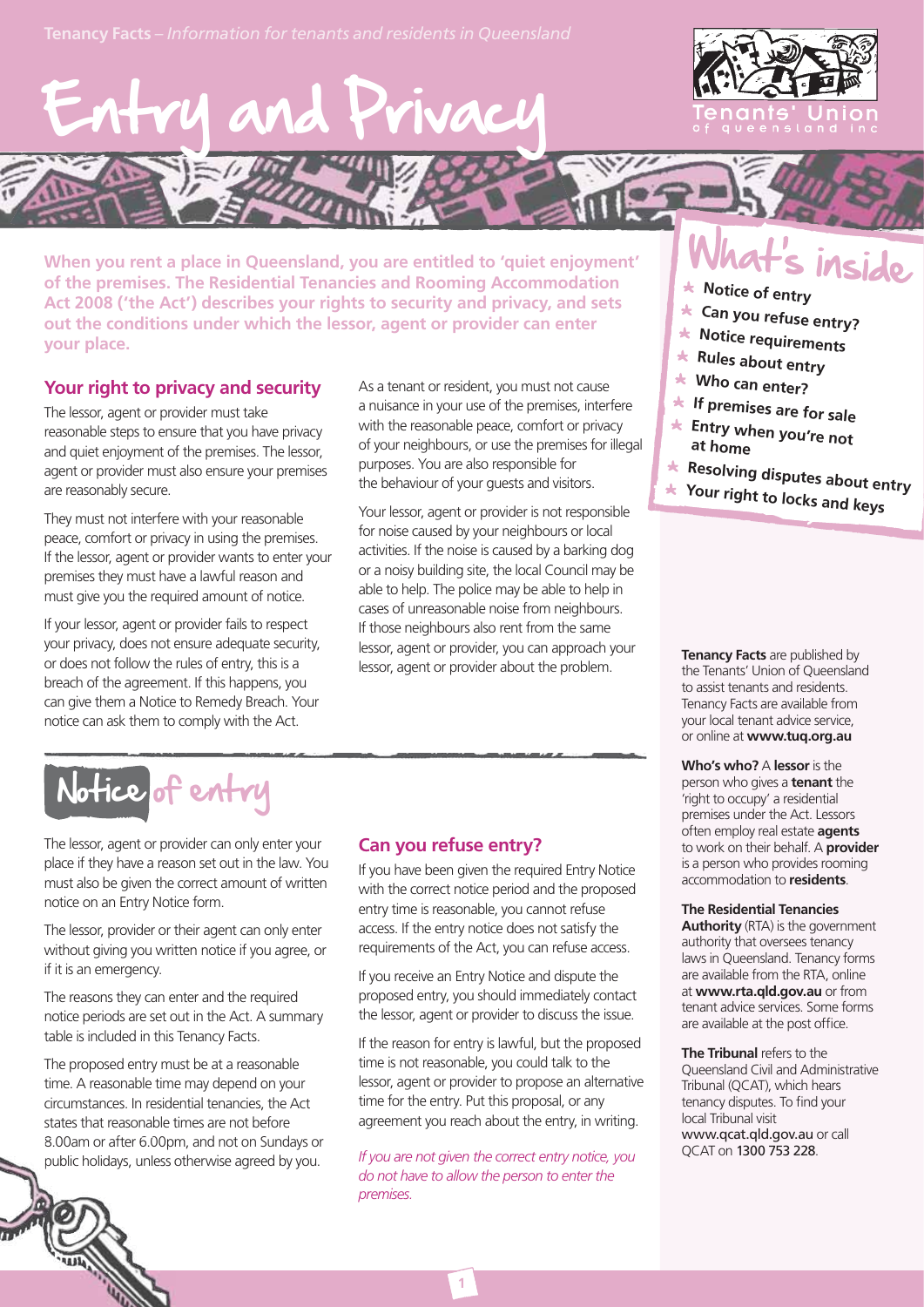### Entry and Privacy

# Notice requirements

The lessor, agent or provider can only enter your place if they have a reason set out in the law. Before the lessor, provider or their agent can enter they must give you notice in writing, using an Entry Notice form (unless notice is not required under the Act). The notice must state the reason for entry, and give you the correct notice period. The reasons they can enter and the required notice periods are set out in the following table.

| <b>Reason for entry</b>                                                                                                                                                                                                                                                                                                                                       | <b>Minimum notice required</b>                                                                                    |
|---------------------------------------------------------------------------------------------------------------------------------------------------------------------------------------------------------------------------------------------------------------------------------------------------------------------------------------------------------------|-------------------------------------------------------------------------------------------------------------------|
| <b>General tenancies and moveable dwellings</b>                                                                                                                                                                                                                                                                                                               | <b>Required Notice</b>                                                                                            |
| To inspect the premises (except a short tenancy moveable dwelling)). Inspections can only occur<br>once every three months unless you otherwise agree)                                                                                                                                                                                                        | 7 days                                                                                                            |
| To inspect the premises for a short tenancy moveable dwelling                                                                                                                                                                                                                                                                                                 | 24 hours                                                                                                          |
| To inspect repairs or maintenance within 14 days after completion of the work1                                                                                                                                                                                                                                                                                | 24 hours                                                                                                          |
| To inspect that a significant breach of the agreement has been remedied by you<br>(you must have received the correct notification about the breach and re-entry must be made<br>within 14 days of the end of the remedy period)                                                                                                                              | 24 hours                                                                                                          |
| To carry out repairs or maintenance                                                                                                                                                                                                                                                                                                                           | 24 hours                                                                                                          |
| To comply with requirements of the Fire and Rescue Service Act in relation to smoke alarms,<br>or to comply with requirements of the Electrical Safety Act in relation to approved safety switches <sup>1</sup>                                                                                                                                               | 24 hours                                                                                                          |
| To show the premises to a prospective buyer or tenant. You must have received written notice<br>that the lessor intends to sell the property, or a notice to end the tenancy must have been issued,<br>before you can be given the first Entry Notice. A reasonable time must elapse between each entry<br>to show premises to a prospective tenant or buyer. | 24 hours                                                                                                          |
| To allow for valuation of the premises                                                                                                                                                                                                                                                                                                                        | 24 hours                                                                                                          |
| If the lessor or provider believes you have abandoned the premises                                                                                                                                                                                                                                                                                            | 24 hours                                                                                                          |
| If you agree to the entry (no written notice required)                                                                                                                                                                                                                                                                                                        | Any time as agreed                                                                                                |
| In an emergency                                                                                                                                                                                                                                                                                                                                               | No notice required                                                                                                |
| If the lessor or provider believes on reasonable grounds that entry is necessary to protect<br>the premises from damage                                                                                                                                                                                                                                       | No notice required                                                                                                |
| To maintain your site in a moveable dwelling park                                                                                                                                                                                                                                                                                                             | No notice required, if your agreement<br>states the frequency and the conditions<br>under which entry can be made |
| <b>Rooming accommodation</b>                                                                                                                                                                                                                                                                                                                                  | <b>Minimum notice required</b>                                                                                    |
| <b>Rooming Accommodation</b>                                                                                                                                                                                                                                                                                                                                  |                                                                                                                   |
| To inspect a room (can only happen once a month)                                                                                                                                                                                                                                                                                                              | 48 hours, and immediately before entry<br>if you are in or near your room                                         |
| To clean the room, carry out pest control, make routine repairs or carry out maintenance to the<br>room, show the room to a prospective buyer or resident or to allow for a valuation of the premises                                                                                                                                                         | 24 hours, and immediately before entry<br>if you are in or near your room                                         |
| To carry out urgent repairs, in an emergency or if the provider believes the room has been<br>abandoned                                                                                                                                                                                                                                                       | Immediately before entry if you are<br>in or near your room at the time of entry                                  |
| If you agree to the entry or your rooming accommodation agreement states times the provider<br>may enter the room to provide a service, such as weekly cleaning.                                                                                                                                                                                              | At the agreed time                                                                                                |
| To provide an agreed service to the resident                                                                                                                                                                                                                                                                                                                  | At a reasonable time to provide<br>the agreed service                                                             |

1. Note: If the premises is in a remote place or there is a shortage in the area of suitably qualified tradespeople to carry out the repairs or maintenance, *then the lessor or agent does not need to give you notice*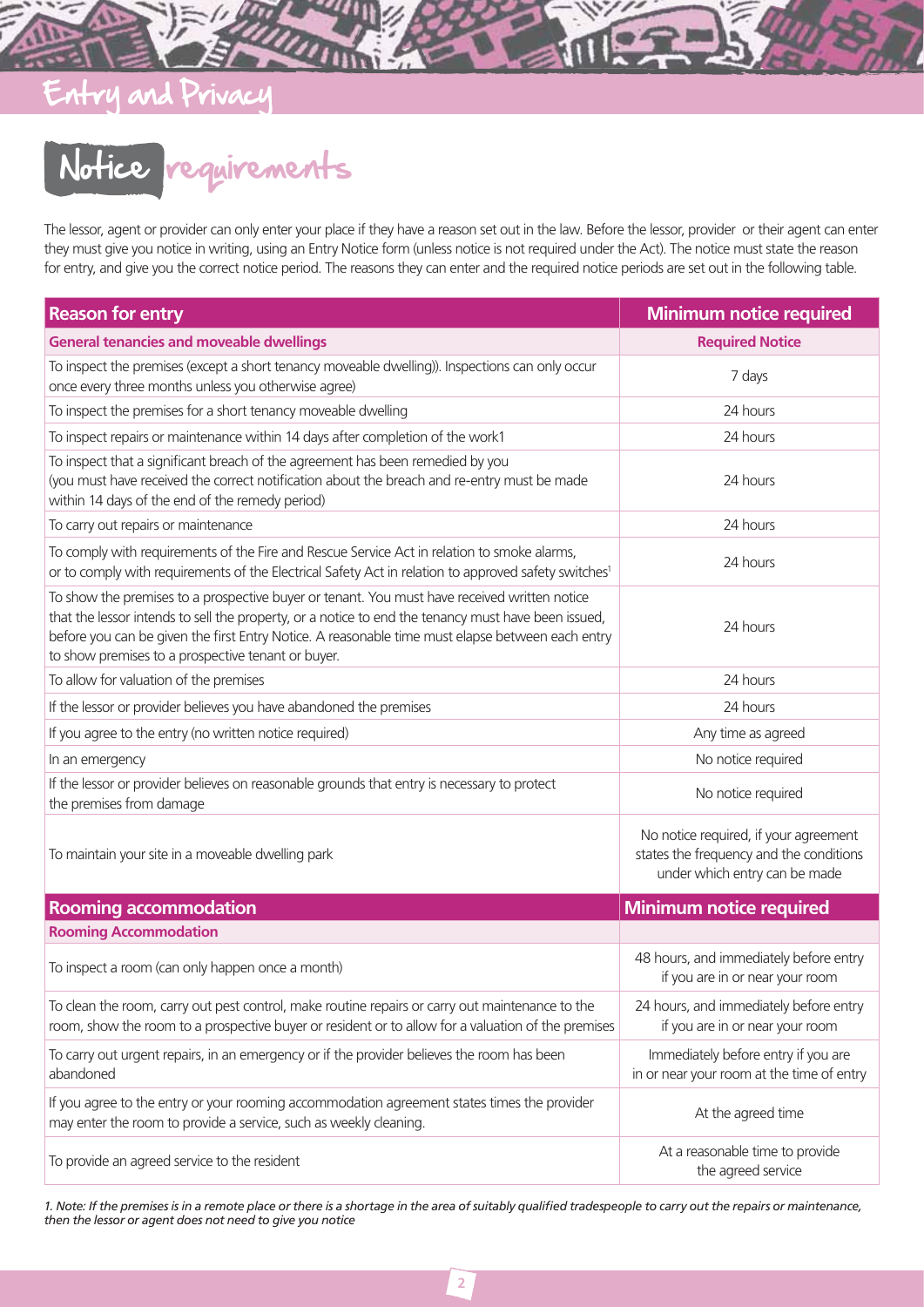

- A lawful reason must exist for the proposed entry
- You must be given required notice of the entry
- The proposed entry time must be reasonable
- The lessor, provider or their agents must respect your privacy

### **Specified time**

In residential tenancies, if the entry is by the lessor and/or agent (renting or selling), without a third person such as a tradesperson, the notice must give you a two hour 'window of entry' during which the entry will commence. However the entry may continue after this two hour period. For example, if you receive notice that an inspection will begin between 9.00am and 11.00am the agent or lessor may enter at 10.45 but not finish the inspection until 11.15am

### **Remote location exemptions**

If you live in a remote location and there is a shortage of qualified tradespeople, the lessor or provider does not have to give you a written entry notice, or specify a two hour time-frame when the entry will begin. This applies if the entry is to carry out repairs or maintenance, or is an entry to comply with requirements of the Electrical Safety Act 2002 in relation to approved safety switches, or comply with Fire and Rescue Service Act in relation to smoke alarms.

### **Rooming accommodation**

In rooming accommodation, if entry is to more than one room, the notice may be given by posting it on a notice board, or another place it is likely to be seen by residents.

In rooming accommodation the provider must respect your privacy when they enter your room. If you are in or near your room when an entry is about to occur, the provider must let you know that they are about to enter. The provider must not stay in your room longer than is necessary to carry out the entry.



The lessor, agent or provider can enter the premises, and they can enter with another person if this is necessary to achieve the purpose of the entry. If the entry is to protect the premises from damage, they may enter with a police officer.

The lessor or provider may appoint a secondary agent, such as a sales agent, to act on their behalf. If a secondary agent seeks to enter the premises, without the lessor, agent or provider present, you can ask the secondary agent to show you evidence of their appointment by the lessor or provider. They can only enter the premises without the lessor or provider, if they show you this evidence, or if you otherwise agree to the entry.



In residential premises if the lessor decides to sell the premises during your tenancy they must give you a Notice of Lessor's Intention to Sell Premises. before or when they give you the first Entry Notice to show the premises to a prospective purchaser. While the place is for sale:

- You must be given at least 24 hours notice for each entry
- Entry must be at reasonable times
- A reasonable time must elapse between entries
- The lessor or agent must accompany the person who views the premises, unless you agree otherwise
- If the agent who shows the premises to a prospective purchaser is not your usual agent, you can request evidence of their appointment
- The lessor must not use a photo or image of the premises for advertising if the photo shows your belongings, unless you give your written consent
- The lessor must not conduct an open house or hold an auction on the premises unless you give your written consent.

In the first two months of your tenancy agreement, if the premises is advertised for sale or the lessor or agent enters to show it to a prospective purchaser, you can give notice to end the agreement if you were not notified the premises were being sold when you began the agreement. Your Notice of Intention to Leave must give at least two weeks notice. This notice can only be issued within two months and two weeks from the start of the tenancy agreement. For more information contact a tenant advice service.



The lessor, agent or provider can enter the premises when you are not there, if you have been given the required written notice. If you are at home when they enter you cannot be asked to leave the premises while they carry out the entry. Entry must be at a time which is reasonable for both parties. If you want to be at home when the lessor or provider enters, you can try to arrange a mutually agreed time with them.

If you have household contents insurance you are usually responsible for any loss or damage that occurs when you allow someone onto

the premises. You may want to be present when the

lessor or agent enters, to ensure the security of your goods. You can raise this issue with your lessor when negotiating a reasonable time for entry.

**If you are not given the correct entry notice, you do not have to allow the person to enter the premises.**